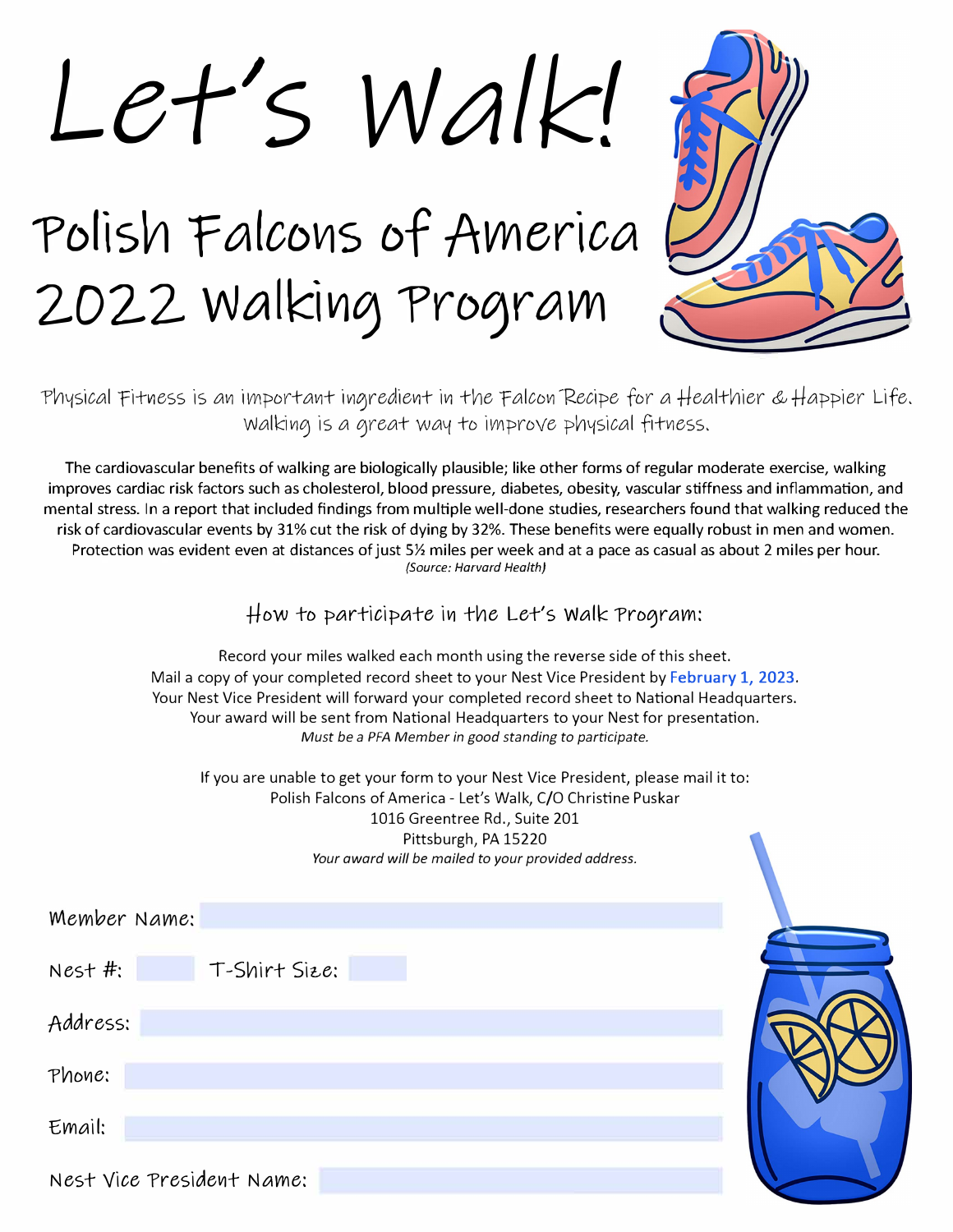## 2022 Miles

Prizes are awarded according to the number of miles walked, and records are kept so that year after year your miles add up for more prizes! Have a question? Email Chris at cpuskar@polishfalcons.org.

| January:   |             | miles |
|------------|-------------|-------|
| February:  |             | miles |
| March:     |             | miles |
| April:     | miles       |       |
| May:       | _____ miles |       |
| June:      |             | miles |
| July:      |             | miles |
| August:    |             | miles |
| September: |             | miles |
| October:   |             | miles |
| November:  |             | miles |
| December:  |             | miles |

Grand Total: \_\_\_\_\_\_ miles in 2022!